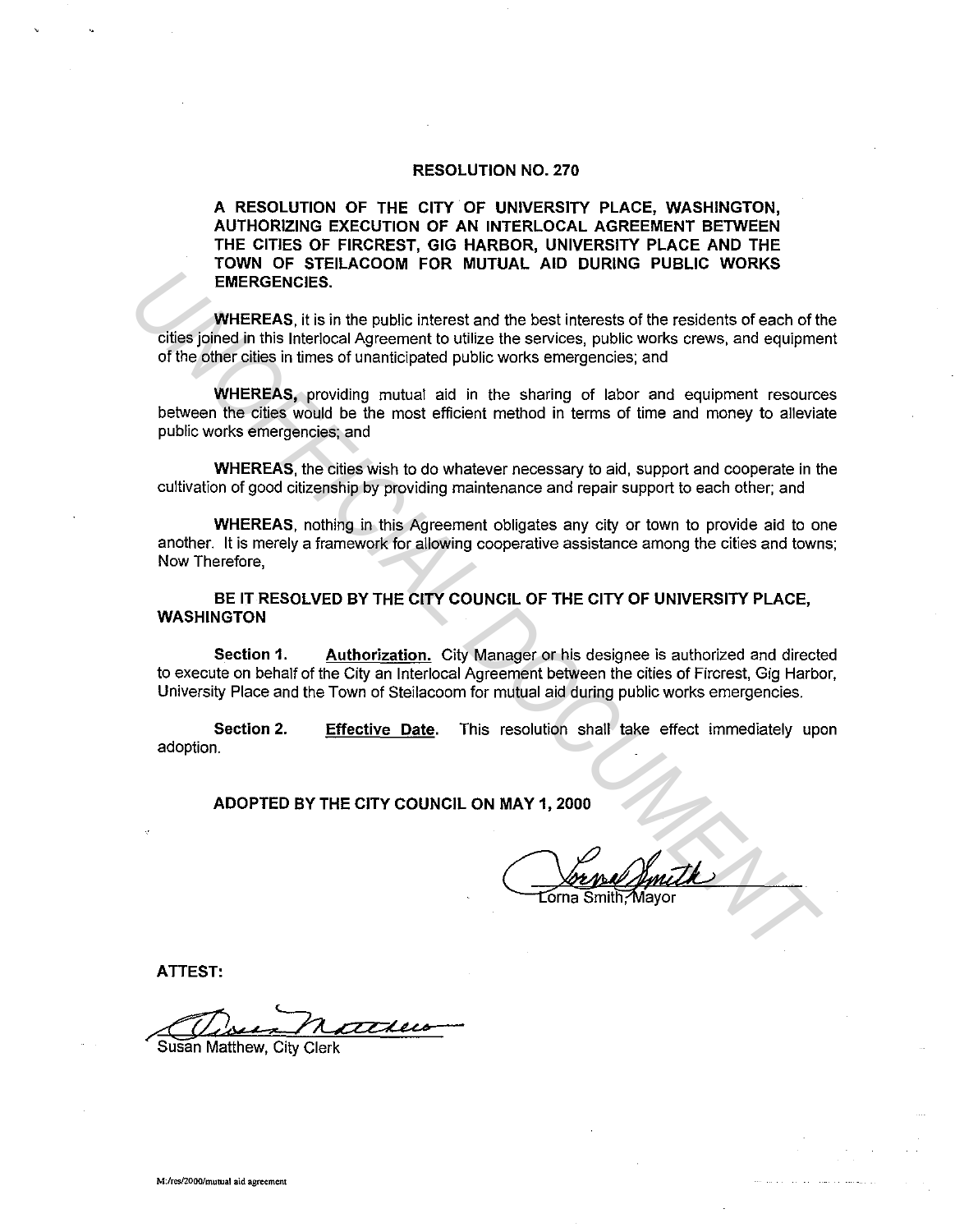# INTERLOCAL AGREEMENT BETWEEN THE CITIES OF FIRCREST, GIG HARBOR, STEILACOOM AND UNIVERSITY PLACE FOR MUTUAL AID DURING PUBLIC WORKS EMERGENCIES

THIS AGREEMENT is entered into this day of May, 2000, by and between the Cities of Fircrest, Gig Harbor, and University Place and the Town of Steilacoom ("the cities"), all of which are municipal corporations of the State of Washington. THIS AGREEMENT is entered into this day of May, 2000, by and<br>
between the Cities of Fircrest, Gig Harbor, and University Place and the Town of<br>
Stellacoom ("the cities"), all of which are municipal corporations of the Stat

WHEREAS, it is in the public interest and the best interests of the residents of each of the cities joined in this lnterlocal Agreement to utilize the services, public works crews, and equipment of the other cities in times of unanticipated public works emergencies; and

WHEREAS, providing mutual aid in the sharing of labor and equipment resources between the cities would be the most efficient method in terms of time and money to alleviate public works emergencies; and

WHEREAS, the cities wish to do whatever necessary to aid, support and cooperate in the cultivation of good citizenship by providing maintenance and repair support to each other; and

WHEREAS, nothing in this Agreement obligates any city or town to provide aid to one another. It is merely a framework for allowing cooperative assistance among the cities and towns; and

WHEREAS, the City Councils of the Cities of Fircrest, Gig Harbor, and University Place and the Town Council of the Town of Steilacoom have authorized this Agreement by ordinance or resolution; and therefore,

IN CONSIDERATION of the mutual promises and covenants contained herein, and pursuant to the provisions of Chapter 39.34 RCW, the lnterlocal Cooperation Act, the parties agree to cooperate with each other as follows:

#### AGREEMENT

1. PURPOSE.

The purpose of this Agreement is to enable the Cities of Fircrest, Gig Harbor, and University Place and the Town of Steilacoom to make the most efficient use of resources by using the services and equipment of the other Cities

Mutual Aid lntertocal Agreement between the Cities of Fircrest, Gig Harbor, Steilacoom, and University Place - Page 1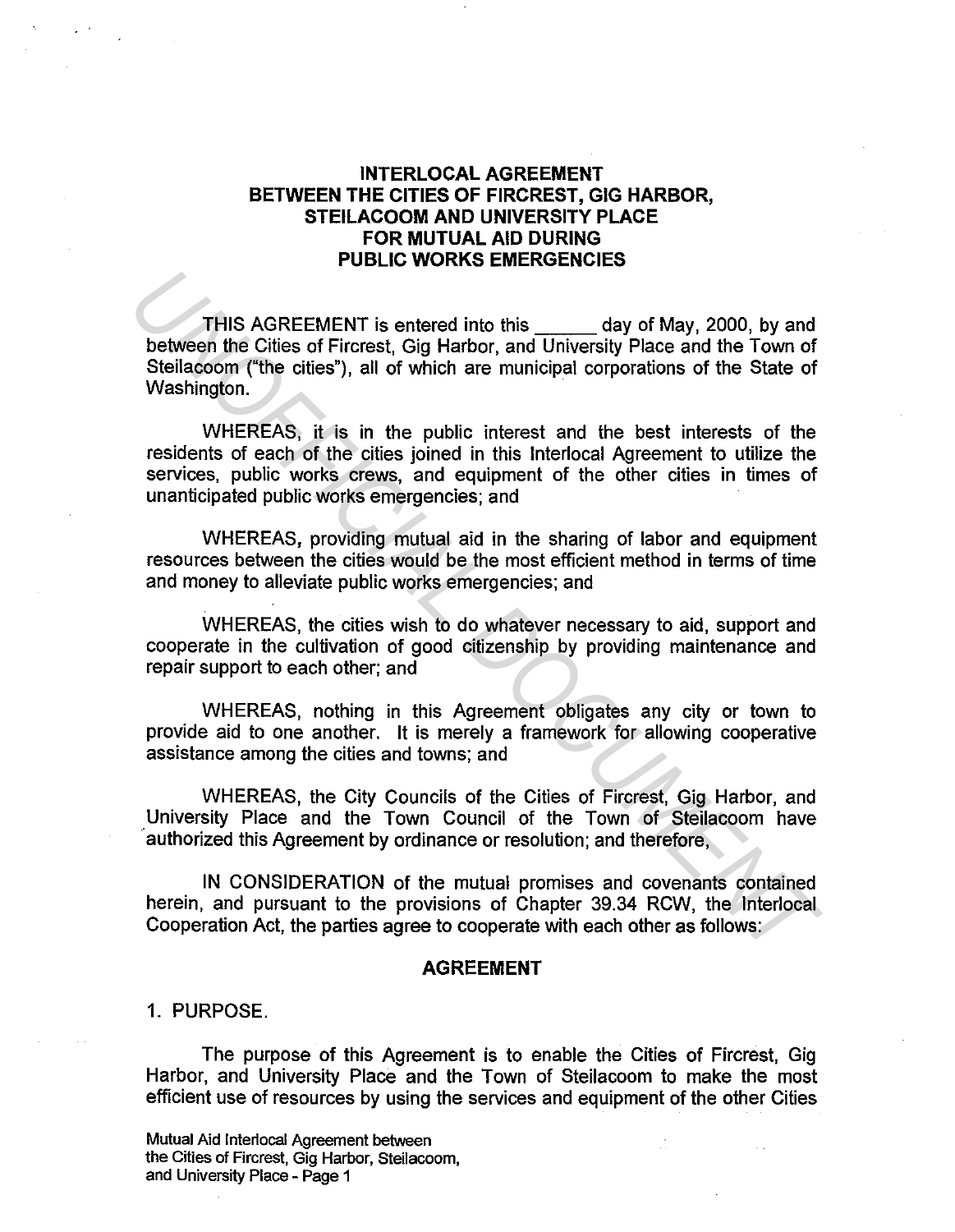when in the opinion of the Public Works Director an unanticipated public works emergency requires emergency work. Emergency work means work requiring immediate action to correct or prevent loss or damage to property, to restore disrupted essential services, or to eliminate hazards to personnel or equipment.

### 2. TERM OF AGREEMENT.

The term of this Agreement begins May 1, 2000. The Agreement shall automatically be renewed for each city on May 1st of each successive year unless a written Notice of Withdrawal is provided to the other cities no later than March 1st of that year.

### 3. ADMINISTRATION OF AGREEMENT AND WORK SCHEDULES.

This agreement shall be administered by one supervisor from each city. Specifically, the Public Works Director or his/her designee from the city requiring the aid shall assign and monitor the work done within his/her city by crews from the other cities. He/she shall coordinate with the Public Works Director or designee of any cities providing emergency aid, and work schedules shall be determined by mutual agreement between those individuals. The term of this Agreement begins May 1, 2000. The Agreement shall<br>
unless a written Notice of Withdrawal is provided to the cherc rities no later than<br>
unless a written Notice of Withdrawal is provided to the cherc rities

#### 4. RESPONSIBILITIES OF CITIES PROVIDING AID.

Any city providing aid to another of the joined cities agrees to:

A. Transport available crew and necessary equipment to the city requiring the emergency aid;

B. Provide a supervisor to administer this Agreement.

C. Provide the salary and benefits, including L&l/Workers' Compensation and medical coverage, for each crew member as they would normally receive when working in their own city.

## **5. RESPONSIBILITIES OF CITIES RECEIVING AID.**

Any city receiving aid agrees to:

A. Return all equipment and tools utilized promptly, in the same condition as when received, at the end of any emergency working session.

B. Provide a supervisor to administer this Agreement.

C. Coordinate and supervise the work to be performed in the receiving city and ensure the safety of all public works crews working at the site.

Mutual Aid lnterlocal Agreement between the Cities of Fircrest, Gig Harbor, Steilacoom, and University Place - Page 2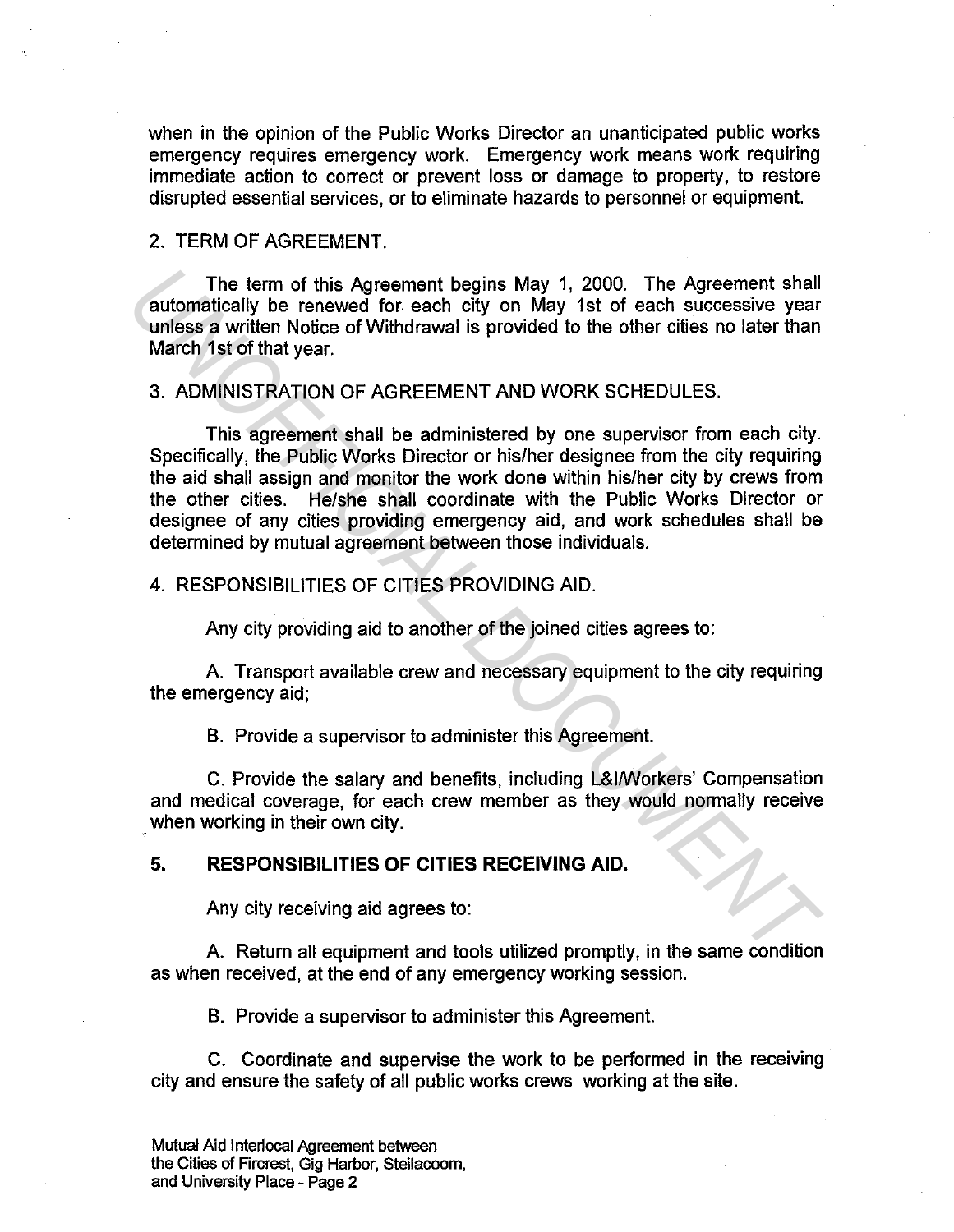D. Provide a rest area with water and restroom for public works crews.

E. Provide general liability coverage up to a total of \$1,000,000 per incident and \$1,000,000 per person for personal injuries, damages, or claims incurred in connection with the performance of emergency public works aid under this lnterlocal Agreement. The coverage shall treat the city providing aid as an additional insured. The liability insurance program of the city receiving aid shall be the primary coverage for any claim made by citizens arising out of this Agreement.

F. The city receiving aid will pay the cities providing the aid on a case-bycase basis for the actual costs incurred for work done by crew members and for the use of equipment.

### 6. UNION CONTRACTS.

None of the terms of this lnterlocal Agreement, nor any services performed or actions taken under this Agreement, shall violate any of the terms of public works union contracts of cities involved in the receiving of or giving of services.

### 7. ACCOUNTING AND PAYMENT FOR SERVICES.

There shall be no gifting of public funds. Any city supplying aid shall provide the aided city with a written, itemized invoice within 30 days of the aid having been given. The aided city will pay for services rendered within 30 days of receipt of the invoice, unless other arrangements have been made by formal, written agreement. The Public Works Director or his/her designee of the city providing the aid shall be responsible for supplying his/her finance department with a written accounting of hours crew members worked and hours equipment was used. The Public Works Director or his/her designee for the city receiving the aid shall be responsible for keeping track of hours in order to approve .invoices received from cities providing aid. **Example 11 The Harmary instance programment than the convention and state of the primary coverage for any dalm made by citizens arising out of this Agreement.<br>
<b>Example 12** The city receiving aid will pay the cities provi

#### 8. INDEMNIFICATION.

Any city receiving public works emergency aid shall defend, indemnify and hold all cities providing the aid, their officers, employees and volunteers harmless from any and all claims, injuries, damages, losses, suits, or judgments including costs and attorney's fees, made by any party against the aided city resulting from the acts or omissions of the aided city, its officers, employees and volunteers, in connection with the performance of this Agreement.

Any city providing public works emergency aid shall defend, indemnify and hold the aided city and all other providing cities, their officers, employees and volunteers harmless from any and all claims, injuries, damages, losses, suits,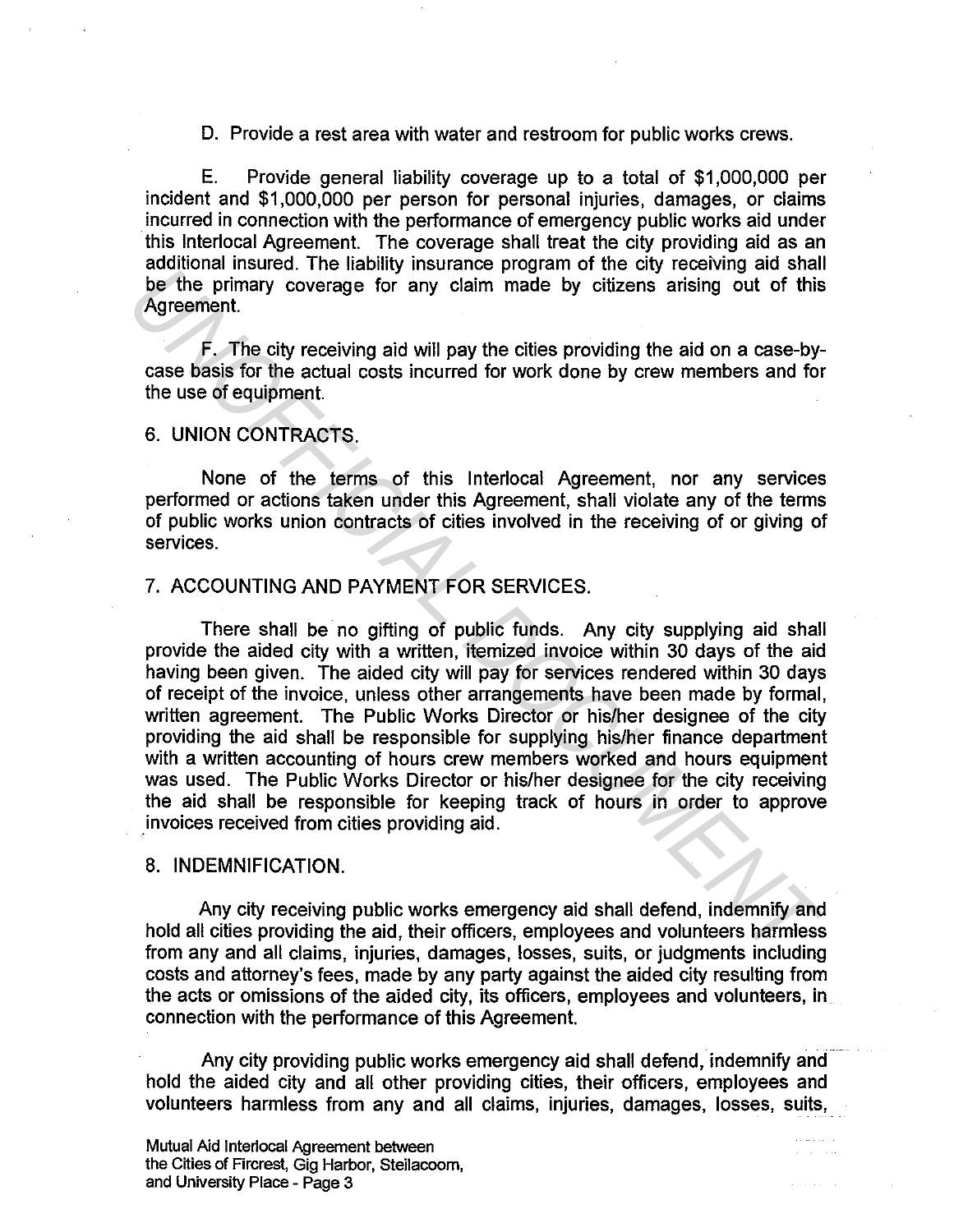judgments, including costs and attorney's fees, made by any party against such providing city resulting from the actions or omissions of the providing city, its officers, employees or volunteers, in connection with the performance of this Agreement.

Any city, whether receiving or providing public works emergency aid, shall defend, indemnify and hold harmless the other participating cities from any and all costs, claims, judgments, or awards of damages, including attorney's fees, resulting from any cause, claim, suit, action or administrative proceeding challenging or arising in whole or in part from the existence or effect of its ordinances, resolutions, rules, regulations, union contracts, collective bargaining agreements, customs, policies or practices.

In the event of liability for damages arising out of bodily injury to persons or damages to property caused by or resulting from the concurrent negligence of the city receiving emergency public works aid, its officers, employees and volunteers, and the city or cities providing emergency public works aid, their officers, employees and volunteers, the liability of any city hereunder shall be only to the extent of that city's negligence unless otherwise provided by law. It is further specifically and expressly understood that the indemnification provided herein constitutes a waiver by the participating cities of immunity under Title 51 RCW, solely for the purposes of this indemnification. **Example 12**<br>all obsts, claims, judgments, or awards of damages, including attorney's fees,<br>ealinging or arising in whoie or in part from the existence or effect of its<br>ordinances, resolutions, rules, regulations, union co

9. NOTICE.

Any formal notice or communication to be given between the cities under this Agreement shall be deemed properly given if delivered or mailed, postage prepaid and addressed to:

CITY OF FIRCREST Attn: City Manager 115 Ramsdell Street Fircrest, WA 98466

TOWN OF STEILACOOM Attn: Town Administrator 1715 Lafayette Street Steilacoom, WA 98388

CITY OF GIG HARBOR Attn: City Administrator 3105 Judson Street Gig Harbor, WA 98335

CITY OF UNIVERSITY PLACE Attn: City Manager 3715 Bridgeport Way W. (#B) University Place, WA 98466

#### 10. ENTIRE AGREEMENT.

This is the entire agreement between the parties and supercedes any prior written or verbal agreements.

Mutual Aid lnterlocal Agreement between the Cities of Fircrest, Gig Harbor, Steilacoom, and University Place - Page 4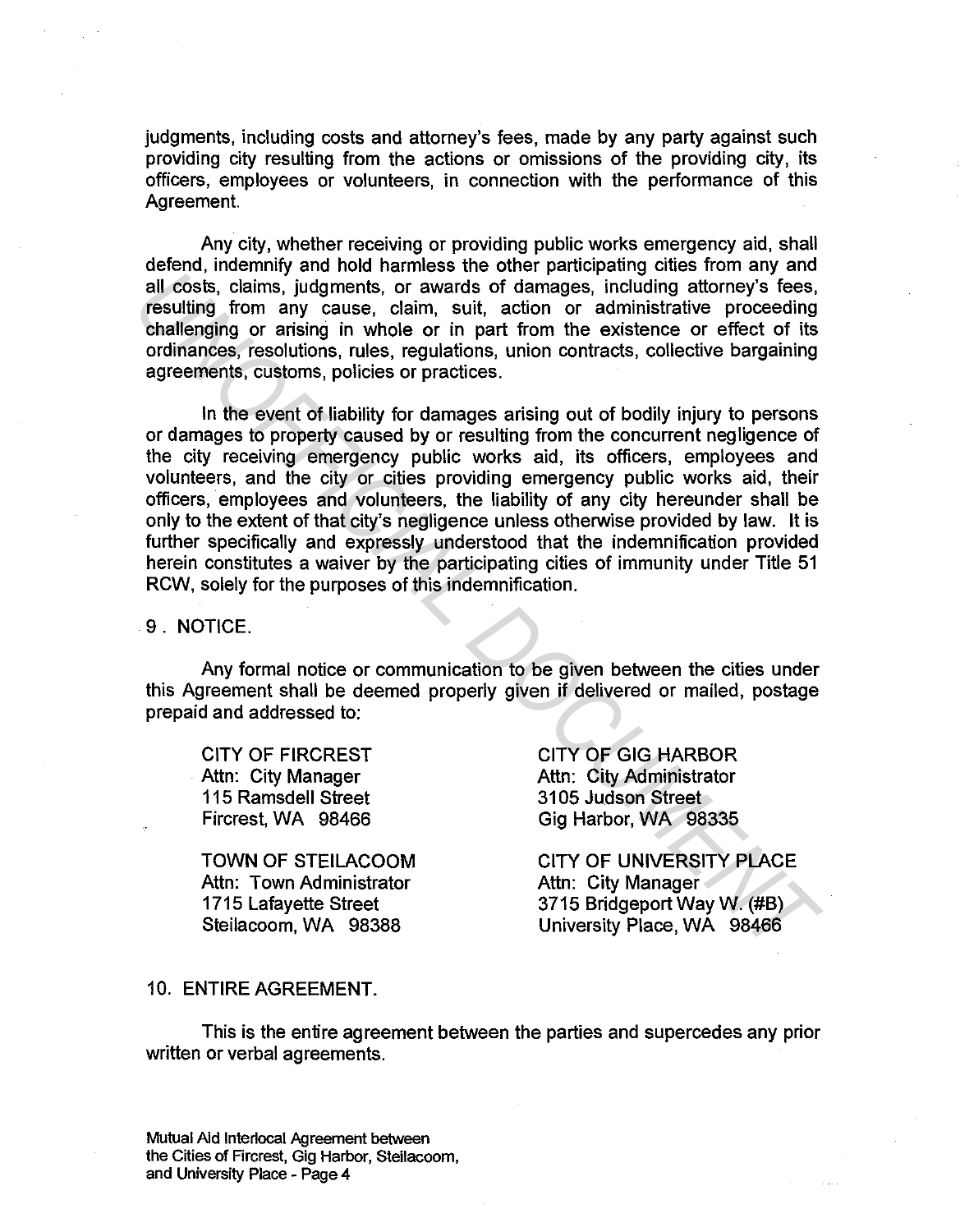### 11. MODIFICATION.

The parties may modify this Agreement by mutual consent. No additions to, or alteration of the terms of this Agreement shall be valid unless made in writing and formally approved and executed by duly authorized agents of both parties.

12. ASSIGNMENT.

Neither party shall have the right to transfer or assign, in whole or in part, any or all of its obligations and rights hereunder without the prior written consent of the other party. 12. ASSIGNMENT.<br>
Neither party shall have the right to transfer or assign, in whole or in part,<br>
any or all of this obligations and rights hereunder without the prior written consent<br>
13. BINDING EFFECT.<br>
13. BINDING EFFEC

13. BINDING EFFECT.

When executed, this Agreement shall be binding upon and shall inure to the benefit of the parties and their successors in interest.

14. FILING/RECORDING,

This lnterlocal shall be recorded with the Pierce County Auditor. as required by law. Copies of the lnterlocal shall be filed with the City Clerks of Fircrest. Gig Harbor. Steilacoom. and University Place.

**IN WITNESS WHEREOF,** the parties have caused this lnterlocal Agreement to be executed.

**CITY OF FIRCREST** 

**CITY OF GIG HARBOR** 

Susan Clough, Interim City Manager

ATTEST:

Mark Happen, City Administrator

ATTEST:

Susan Clough, City Clerk

APPROVED AS TO FORM:

Michael B. Smith, City Attorney

Molly Towslee, City Clerk

APPROVED AS TO FORM:

Carol Morris, City Attorney

Mutual Aid Interlocal Agreement between the Cities of Fircrest, Gig Harbor, Steilacoom, and University Place - Page 5